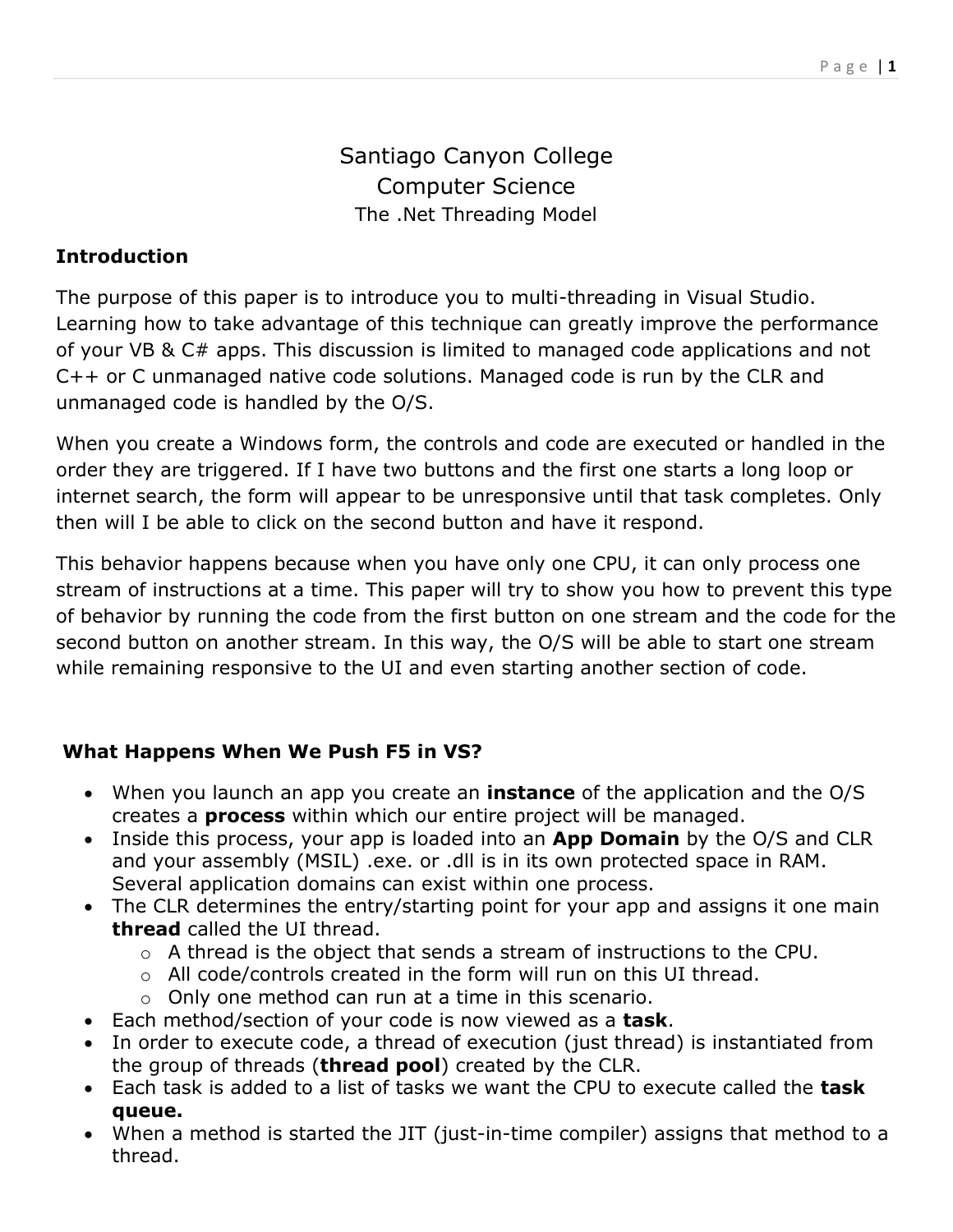- When the O/S gives our app its attention, the thread sends the code to the CPU for processing.
	- o Remember, in a multi-tasking O/S like Windows, the CPU processes code for a given thread for about 20ms (20 thousandths of a second) then it turns its attention to another task until it gets back to our task. It makes it look like it can process tasks simultaneously but in fact it cannot. By switching between tasks at short intervals, it gives us the illusion it is multi-processing. Only multi-core computers can actually do more than one thing at a time.
	- o When the method ends, the thread is released from the task and becomes available to the thread pool again to be used over.
- You do not start a task directly. By default, the thread pool schedules a task, places it on a queue in the thread pool, and eventually executes the task on an available thread. S*tarting* a task implies queuing the task first and later executing the task on an available thread from the thread pool.

Below is a visual summary of our previous discussion. The items inside the grey box are in our **assembly** which is contained inside an **App Domain** which is itself inside a Windows **Process which manages security/authentication/memory, etc**. The App Domain isolates our code for protection.



#### Applications, Processes, & Threads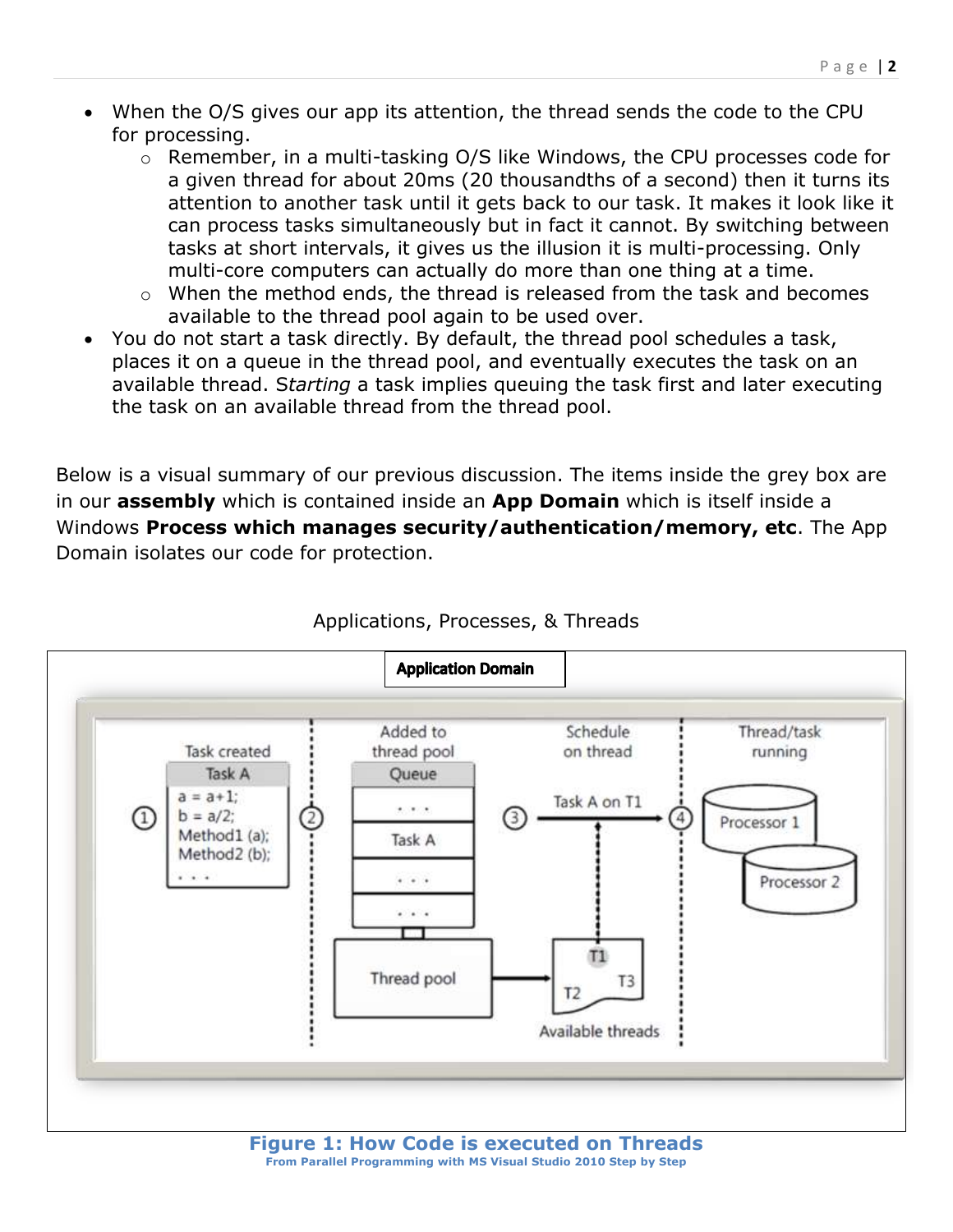### **Multi-Threading: Using the Background Worker Class**

Visual Studio contains a class called the BackgroundWorker (BW). There is also a control in the toolbox you can drag to a form to use this class (that is what you should do!). This control will let you run a section of code on a background thread. In this way, your UI remains responsive and free to do something else while the background tasks runs. This control will also tell you when it is finished. It can be cancelled (if you set the property) and it can report progress as it works if you want. This allows you to update a progress bar on the form, for example.

It is important to picture what happens on a normal VS application. The UI runs on the main thread. The background task runs on a separate thread. In my humble opinion, you never want to try to access code running on one thread from a different thread. Let this BW control handle this for you. Threading is very powerful and also very dangerous if you try to manage things yourself!

In the example code I will show you, you can see that the BW can update the UI thread while it is working on a background task. If you understand how it works, it will make threading an easy way for you to improve performance in your applications.

Several class members are fundamental to the operation of a BackgroundWorker object:

- You start the time-consuming operation in the DoWork event handler.
- You start the operation by calling RunWorkerAsync, which in turn raises the DoWork event.
- You receive updates of progress, if desired, by handling the ProgressChanged event.
- You receive a notification of completion, if desired, by handling the RunWorkerCompleted event.
- You cancel the operation by calling the CancelAsync method.
	- o Properties you need to use:
		- BackgroundWorker1.WorkerReportsProgress = True
		- BackgroundWorker1.WorkerSupportsCancellation = True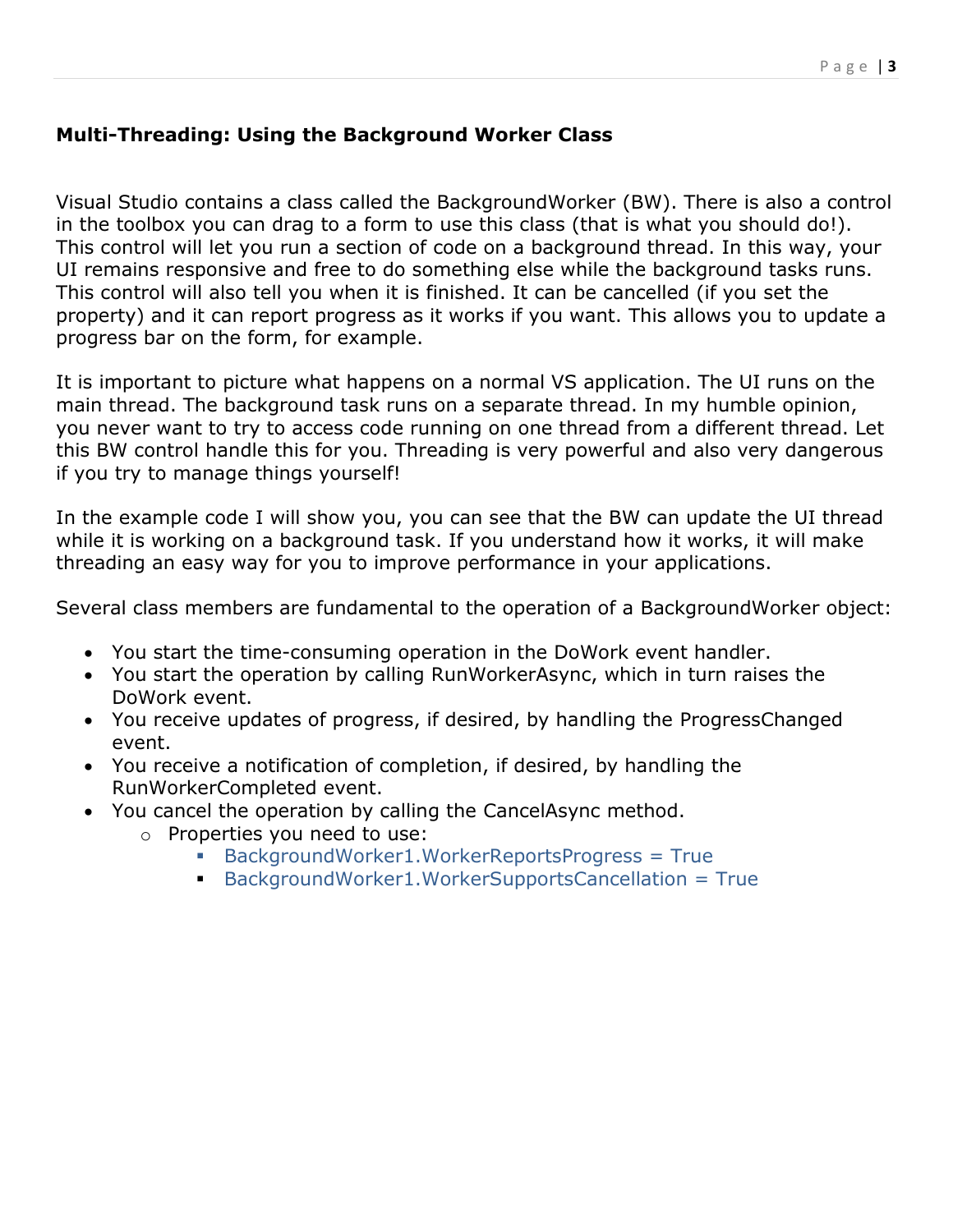Let's take a look at an example. Here is a simple form and when you click start, a loop begins. While this loop executes, I cannot navigate to Google because the CPU is busy running my loop. As soon as the loop ends, the button responds. During the loop, I cannot even close the app!



**Our Solution:** Run Time-Intensive Code Asynchronously On a Background Thread

So let's say that you need to search a huge database or the internet for information and you know it could be a time-consuming task. You want the UI to be responsive while this search is taking place. If you make the search code run on a background thread, you will have a much nicer running app.

In the second form, I use the same loop but run it on a background thread. Now, the radio buttons respond while the loop is running and the progress bar works as expected.



#### **Steps to build this app:**

- 1. Create a new Windows app in VB.
- 2. Add the controls you see. The label with the 34% is lblCount. The radio buttons change the form.background color.
- 3. Add a progress bar control. Set its Step property to 1 and Style to "blocks".
- 4. Drag a background worker control to the form.
- 5. Add the following Imports/using statements Imports System.Threading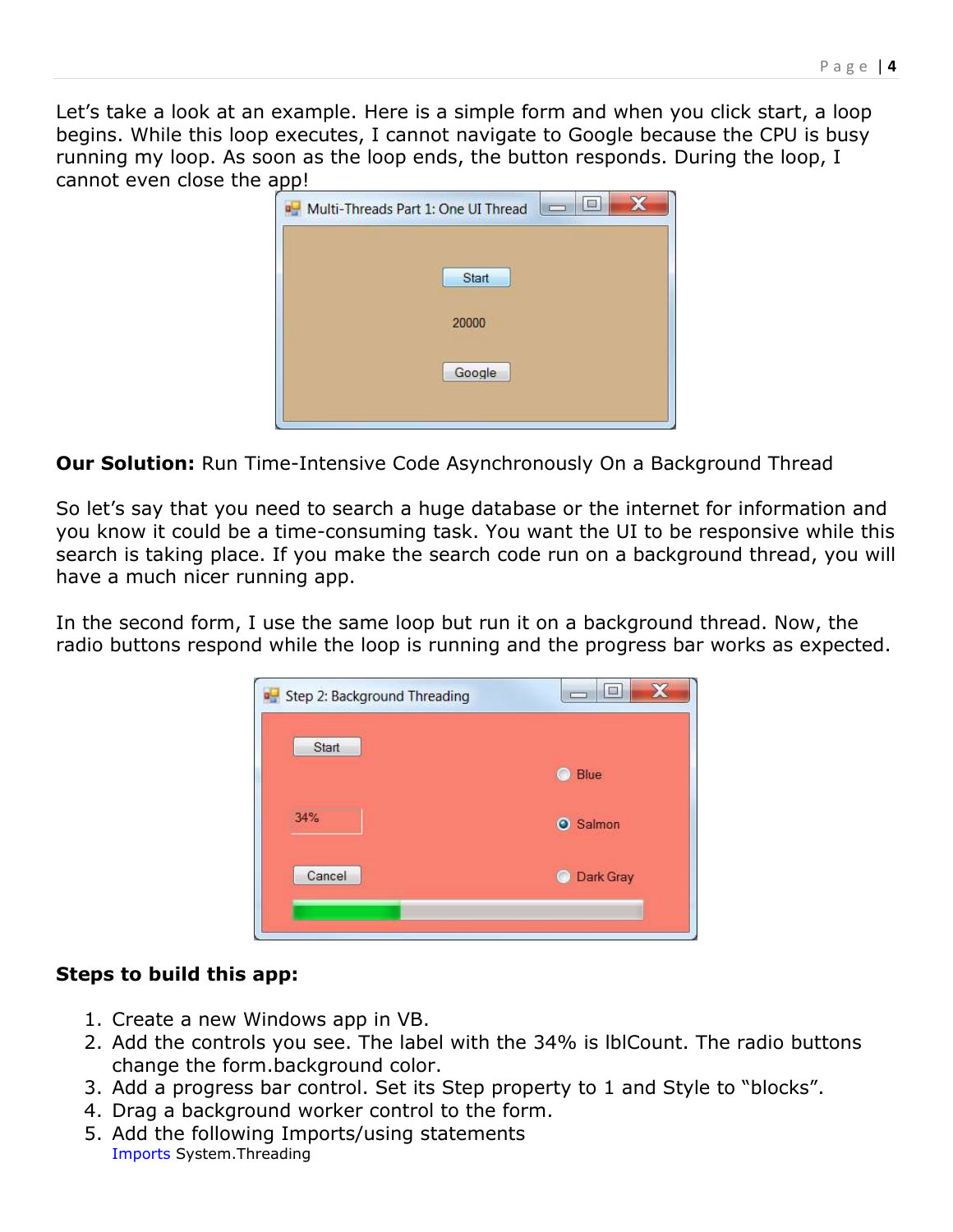Imports System.ComponentModel

6. Add a constructor to your form to initialize the background worker control. Public Sub New()

```
InitializeComponent() Yeave this alone
 BackgroundWorker1.WorkerReportsProgress = True
 BackgroundWorker1.WorkerSupportsCancellation = True
ProgressBar1.Step = 1
```
End Sub

7. Create a click event handler for the start button. This code starts your BW. Private Sub btnStart\_Click(sender As System.Object, e As System.EventArgs) Handles btnStart.Click If BackgroundWorker1.IsBusy = False Then BackgroundWorker1.RunWorkerAsync()

 End If End Sub

8. Now you must make a method that contains the code to run on the BW control. It must be inside the DoWork method! Notice I make this thread sleep (pause) for 200ms to simulate a really long internet search. Make sure to remove it on a real app!

```
Private Sub BackgroundWorker1_DoWork(sender As Object, e As
System.ComponentModel.DoWorkEventArgs) Handles BackgroundWorker1.DoWork
```

```
 Dim worker As BackgroundWorker = CType(sender, BackgroundWorker)
  For x As Integer = 1 To 100If (worker.CancellationPending = True) Then
       e.Cancel = True
        Exit For
      Else
       Thread.Sleep(200) Thread.Sleep(200) Thread.Sleep(200)
        worker.ReportProgress(x)
      End If
   Next
 End Sub
```